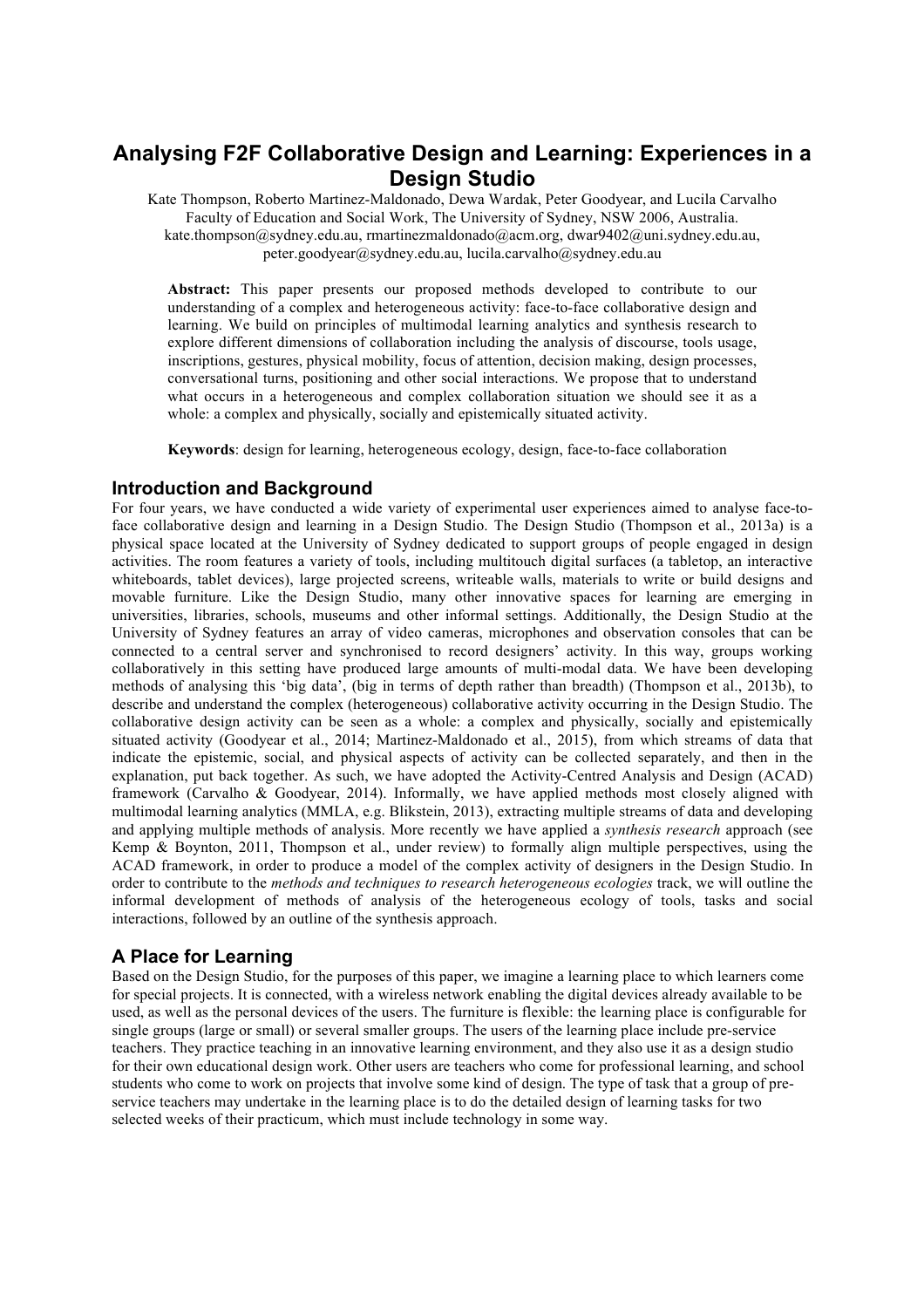#### **The Activity-Centred Analysis and Design (ACAD) Framework**

The development of the Activity-Centred Analysis and Design (ACAD) framework began in 2011, drawing on ideas from architecture and design to understand the complexity of learning situations, and to find ways of abstracting key re-usable designs. The framework differentiates between elements that can be designed and the activity of learners, posing that educators may have a plan for certain components of a learning situation: the resources, tools and artefacts to be used (*set design*), the tasks proposed (*epistemic design*) and the social arrangements and roles (*social design*). What has been designed may influence the activity of learners but it does not really determine such activity. At learntime learners are likely to reconfigure what has been proposed in new ways (*co-creation and co-configuration activities*). ACAD may help teachers (as educational designers) in their planning stages, offering a way of framing the complexity of learning under different potential combinations for each of the designable components (working in groups, or pairs; using paper or technology; etc.). This abstraction of the structural composition of a learning situation is useful, as it highlights connections between different elements in set, social and epistemic design, and how these, in turn, may influence activity. Overall, the framework reminds teachers that activity is at the centre, while reaching forward to the learning outcome and backward to the design.

To use this in our imagined classroom, the learning place, the main consideration would be to reconsider the description of the task given to the pre-service teachers. We could consider outlining the task in terms of the specific tasks involved, the roles and rules associated with the group's work, and the elements of the physical and digital learning environment that they would have at their disposal, as outlined in the ACAD framework. In *our* consideration of the task given to the pre-service teachers, the importance of the activity of the learners (pre-service teachers) is now obvious, in addition to the design that is produced. We need to consider what we could conclude from the analysis of just one stream of data? We would ask whether we should collect more, and whether it is possible to do it in a way that is automated? That combines observations of student work with information about their digital traces and their social interactions? Mulimodal learning analytics (MMLA) provided us with a field in which to situate the development of our methods toolkit.

#### **Multimodal Learning Analytics – the development of a methods toolkit**

The development of a methods toolkit began in 2011. The aim was to develop resources to be able to account for the activity of designers, or of learners undertaking design tasks. The initial focus of analysis was the *discourse* during collaborative design, particularly automated methods of extracting data that could be inserted into the Collaborative Process Analysis Coding Scheme (CPACS, Kennedy-Clark & Thompson, 2012). This coding scheme has evolved from systemic functional linguistics and includes measures of the macro-levels of speech (action and content) and the micro-levels of speech (attitudinal, tense, modality and pronouns). Thus far, automated methods of extracting pronouns and tense have been developed (Thompson et al., 2013c; Thompson et al., 2014). Patterns of pronouns, tense and the Content of speech (Kennedy-Clark & Thompson, 2013) have also been found to reliably indicate aspects of social activity (such as the identification of a team leader) as well as aspects of epistemic activity (such as the progress through the phases of design work.

Examination of the use of the tools and the physical space has resulted in some development of methods for analysing the use of the hetereogenous ecology of resources. This has included the usefulness of measures such as focus of attention (Thompson, et al., 2013a), and tool use over time (Thompson et al., 2013a; Thompson et al., 2013b). In Thompson et al. (2013b), it was found that *focus of attention* was a useful measure to determine successful collaboration in combination with tool use, as we observed an alignment in the focus of participants' attention on particular tools, as well as the adoption of specific tool specialisation roles by team members. In Thompson et al. (2013b), we also found that students adopted roles around the use of tools, and that these were essential in the development of ideas during the *ideation phase* of design. Other studies have examined the production of inscriptions during design work, using the tools available in the Design Studio, and the way in which the participants enacted gestures and other non-verbal communicative modes such as posture and gaze (Wardak, 2014). We also developed two coding schemes that can be applied to discourse and inscriptions, that account for the epistemic aspects of activity of collaborators in the Design Studio (he iterations of design ideas (Thompson et al. 2013b) and the Design Process Coding Scheme (DPCS) (Thompson, 2015).

Finally, we analysed the different collaborative behaviours of group members in the Design Studio in relationship with the ways groups use multiple tools and the available spaces to achieve their goals (Martinez-Maldonado, et al., 2015). The analysis included the visualisation of physical movement of designers in the Design Studio through the use of heatmaps, the analysis of tools usage, tools used in conjunction and different strategies to work collaboratively according to the positioning (e.g. working face-to-face or side-by-side).

It is in the examination of multiple measures of progress through a design that we begin to understand the complex nature of the use of heterogeneous ecologies such as the Design Studio. As we developed these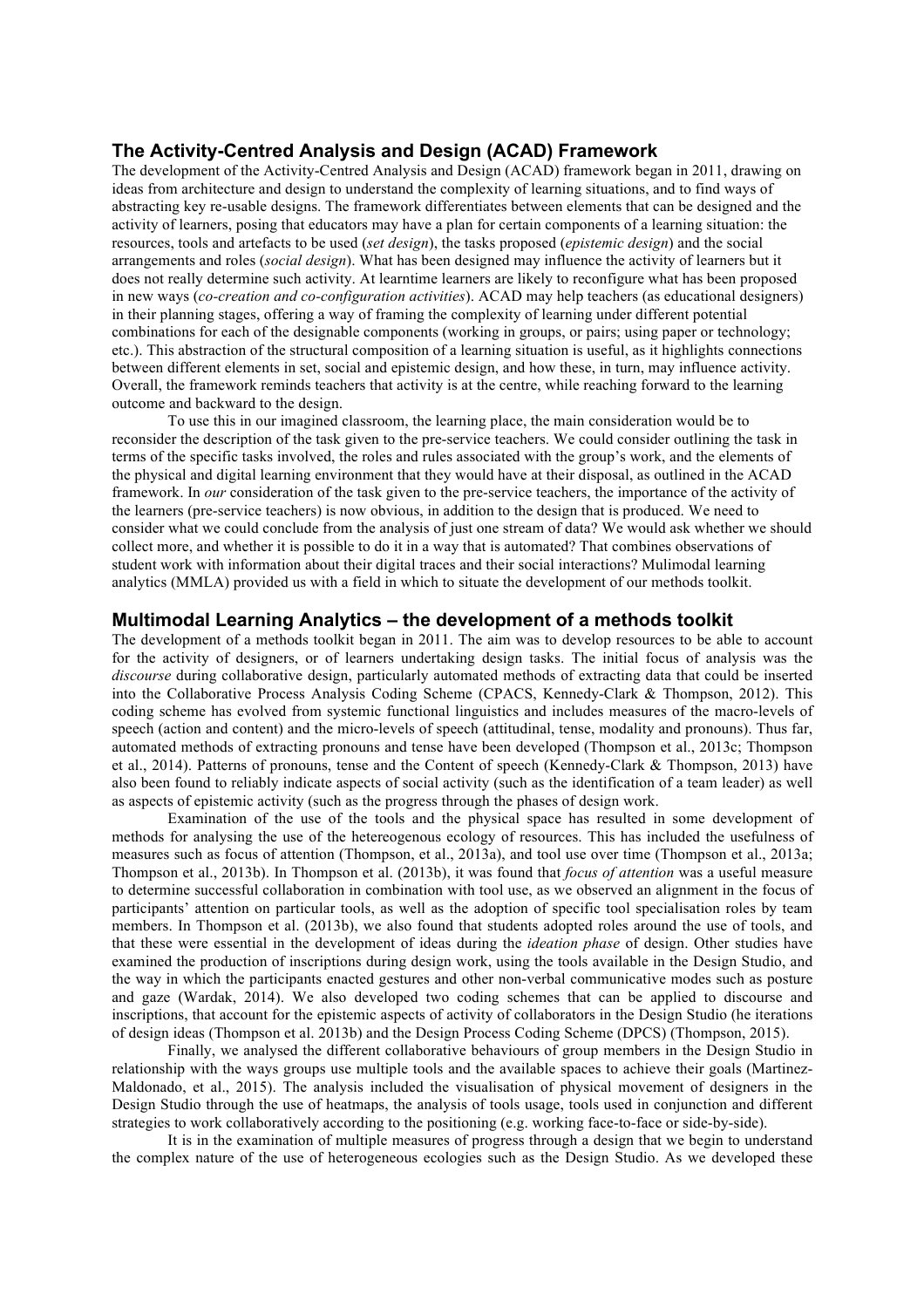measures, we realised that the existence of a framework, such as the ACAD framework (Carvalho & Goodyear, 2014), in which to place the multiple analyses, would help us understand the relationships between findings, and also help us compare different ecologies in the future (Thompson et al., submitted). The use of MMLA in combination with the ACAD framework is useful in our imagined classroom, the learning place, because then analyses can be related to the outcomes of the learners and applied to (re)design work. The orchestration of such a learning place can be overwhelming, and the automation of indicators of successful and unsuccessful collaboration could mean that teachers could intervene when needed. When used for creative, collaborative work, the usual indicators do not apply for instructors to quickly assess the progress of groups. The development of indicators of learner activity that are related forward to learning outcomes and backward to the design give the instructors context for the feedback that they are able to give to learners. If we were to use this in the learning place, we would need to collect the traces of learner activity, and we would need a tool that could visualize this efficiently and effectively. There should be a combination of indicators collected and presented to the instructor, with support for interpretation, both in real time, and after the event for more considered feedback. The use of MMLA prompted a number of further questions - does it make sense for one person to be responsible for multiple analyses? If multiple experts carry out analyses of the activity of learners, then how do we bring these perspectives together? This led us to use synthesis research as the methodology.

## **Synthesis Research**

Synthesis research is a method that has been utilized in ecology since 1995, and involves bringing together multiple experts in different areas, to address a research question that cannot be entirely answered by an individual perspective (NCEAS, 2014). Broad topics such as the ecological effects of climate change have benefited from the coordination of experts in many areas of the natural sciences, as multiple perspectives are necessary to make sense of complex natural systems (for further discussion see Kemp & Boynton, 2011). Synthesis research has been adopted in ecology in response to: (1) a sudden increase in available data, (2) a search for coherence, (3) an interest in applying the data for management of resources, (4) the complexity of the challenges faced, and (5) the need to train new scientists to solve these problems (Kemp & Boynton, 2011). Synthesis research is inherently interdisciplinary, as experts from different fields come together, bringing their data and perspective, to develop a new explanatory model that accounts for how diverse observations work together (Kemp & Boynton, 2011). The synthesis approach is aligned with the multidisciplinary perspective of the CSCL paradigm as well as several other studies adopting multi-perspective data analysis (e.g. Stahl, 2014). It is this focus on developing a new model to explain observed patterns, developed from the analysis of multiple data sets, that distinguishes synthesis from these other approaches, which attempt to align findings, rather than develop a new model. In this respect, synthesis can be seen as both a challenge as well as an opportunity to create new understandings of existing problems (Kemp & Boynton, 2011).

Similar to ecology, the field of the learning sciences combines many disciplinary approaches to the study of learning. Researchers in the learning sciences originate from disciplines such as computer sciences, psychology, education or sociology, to name a few. These researchers may focus on understanding the processes of learning as they relate, for example, to the people in the environment (teachers, learners or others); or the computers and the roles technology plays in the environment; or the architecture and layout of learning spaces; or cultural and social aspects and so on (Sawyer, 2006). In our initial work using synthesis research, we have used the ACAD framework (Carvalho & Goodyear, 2014) to design research that involves multiple streams of data extracted from a study comparing the effects of three scaffolds in an LBD4L (Thompson & Yeoman, under review) task. The methodological perspectives that we have included are: (1) orchestration and the use of tools; (2) multimodal analysis of the role of inscriptions; (3) analysis of collaborative design behaviour through conversational turns; (4) conversation analysis and the impact of positioning on social interactions; (5) process mining – decision-making and the design process; and (6) discursive psychology and non-verbal social interactions – the role of gesture to describe the co-configuration and co-creation behaviour of learners (Thompson et al., under review, Thompson et al., 2015).

The use of synthesis research is useful for the analysis of our learning place because we are forced to consider the classroom as a heterogeneous ecology, a complex system. Interdisciplinary understanding of such systems is far more common, and is useful. This step can really only happen after the event, but what we need to add to our classroom is time for the instructors to work with a variety of experts, to undertake this synthesis step, and to use this in their redesign of the task for pre-service teachers.

#### **Conclusions**

In the development of methodologies to research heterogeneous ecologies, our work has focused first on developing multiple measures that indicate aspects of collaborative design activity, and consequently on a